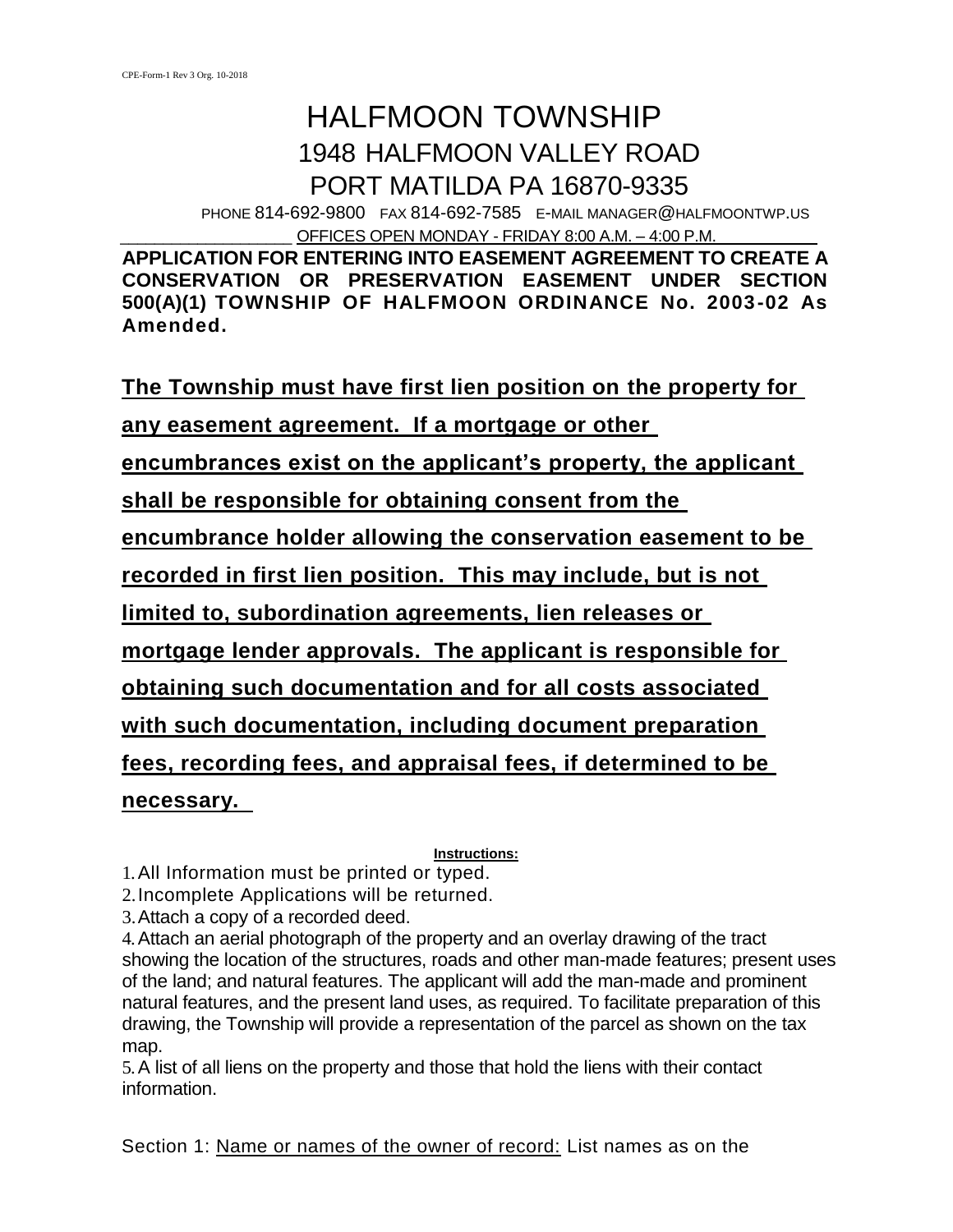recorded deed for the parcel to be considered for application. If this property is in estate or trust list the name of the estate or trust and the administrator of the estate or trust.

Section 2: Name and Address of All Mortgage or Lien Holders: List names and address and loan numbers (if known) of all mortgage or lien holders on the property and the amount of said lien.

Section 3: Address of property: the location of the property, ie: Lot No. Subdivision Name or 123 Main Street, Port Matilda or Warriors Mark PA.

Section 4: Mailing Address: the current mailing address of the applicant or contact person that will be used to contact the applicant in regard to this application.

Section 5: Tax Parcel No.: the UPI# assigned by the county. This number may be found on any property tax receipt or by contacting the Township Office. It starts with 17-

Section 6: Total Deed Acres: This is the total of the acres in the parcel to be considered, ie: 100 acres etc.

Section 7: Phone Number & Contact Person: This information is the point of contact that the Township will use for any communication or questions on this application. It will also be used to set up inspections as required and as a point of contact should any questions arise in the processing of this application.

Section 8: Authorizations: This authorizes the Township and/or Township Solicitor to complete on-site inspections, conduct title searches and approve title insurance as satisfactory.

Section 9: Permanent Easement option: Complete this section ONLY if you wish to enter or offer a permanent easement.

Section 10: Advanced Payment Request: Complete this section ONLY if you are requesting an advanced payment.

Notice: Help in completion of this application may be obtained by contacting the Township Administrative Office at 100 Municipal Lane Port Matilda Pa. 16870 - 814-692-9800 - Office Hours M-F 8:00 am. - 4:00 pm, closed 12:00 – 1:00 p.m.. Persons with a disability who wish to attend public hearings or need other accommodations or require auxiliary aid, service to participate should contact the Halfmoon Township Office to arrange for accommodations in the completion or participation in this program.

**\_\_\_\_\_\_\_\_\_\_\_\_\_\_\_\_\_\_\_\_\_\_\_\_\_\_\_\_\_\_\_\_\_\_\_\_\_\_\_\_\_\_\_\_\_\_\_\_\_\_\_\_\_\_\_\_\_\_\_\_\_\_\_\_\_\_\_\_\_**

## **Section 1:**

Name(s) of Owner of Record: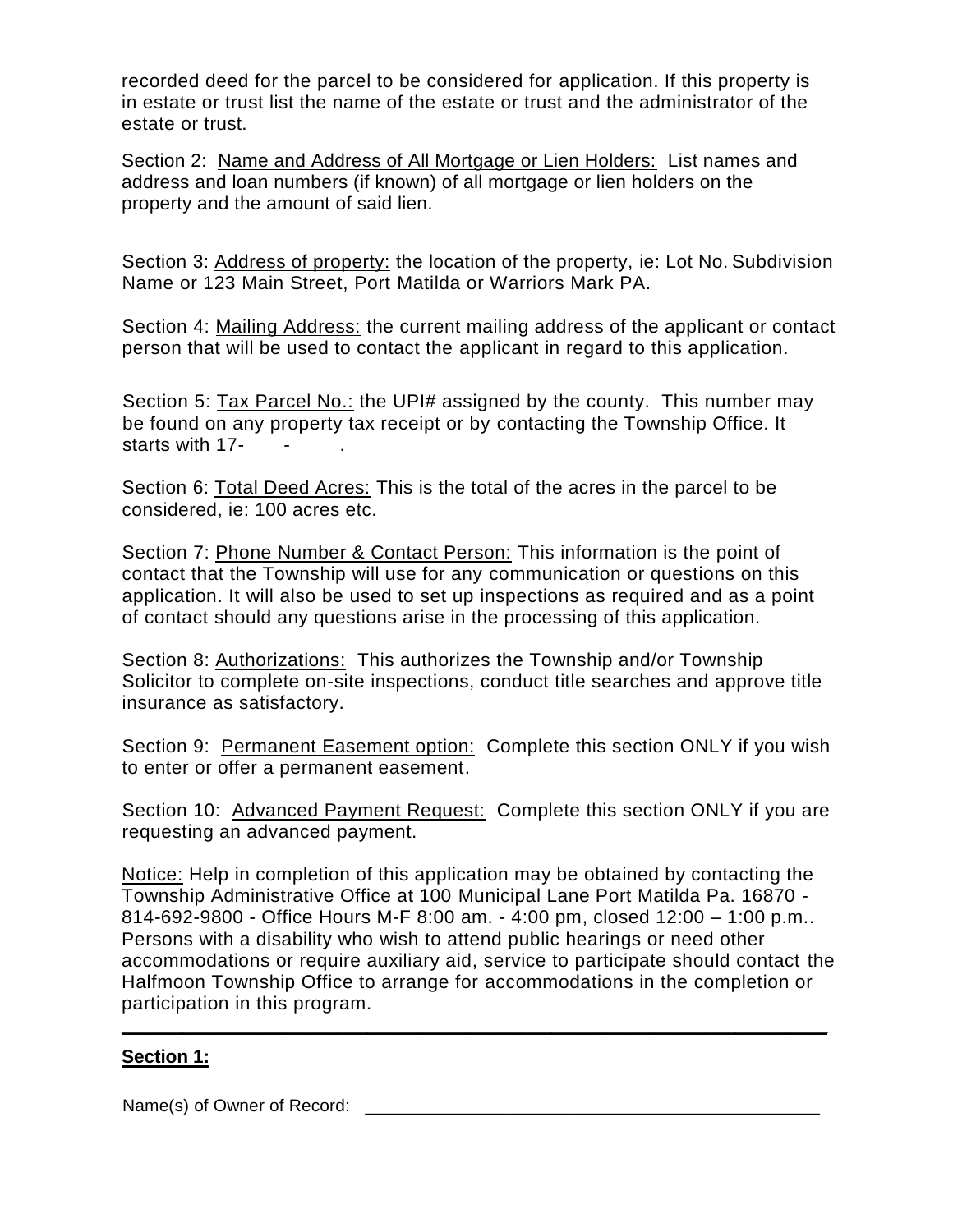# Section 2:

Name and Address of all Mortgage or Lien Holders: \_\_\_\_\_\_\_\_\_\_\_\_\_\_\_\_\_\_\_\_\_\_\_\_\_\_\_\_\_\_

**Section 3: Address of Property:** 

Section 4:

**Mailing Address:** 

Section 5:

Tax Parcel Number: 17- \_-\_\_

#### Section 6: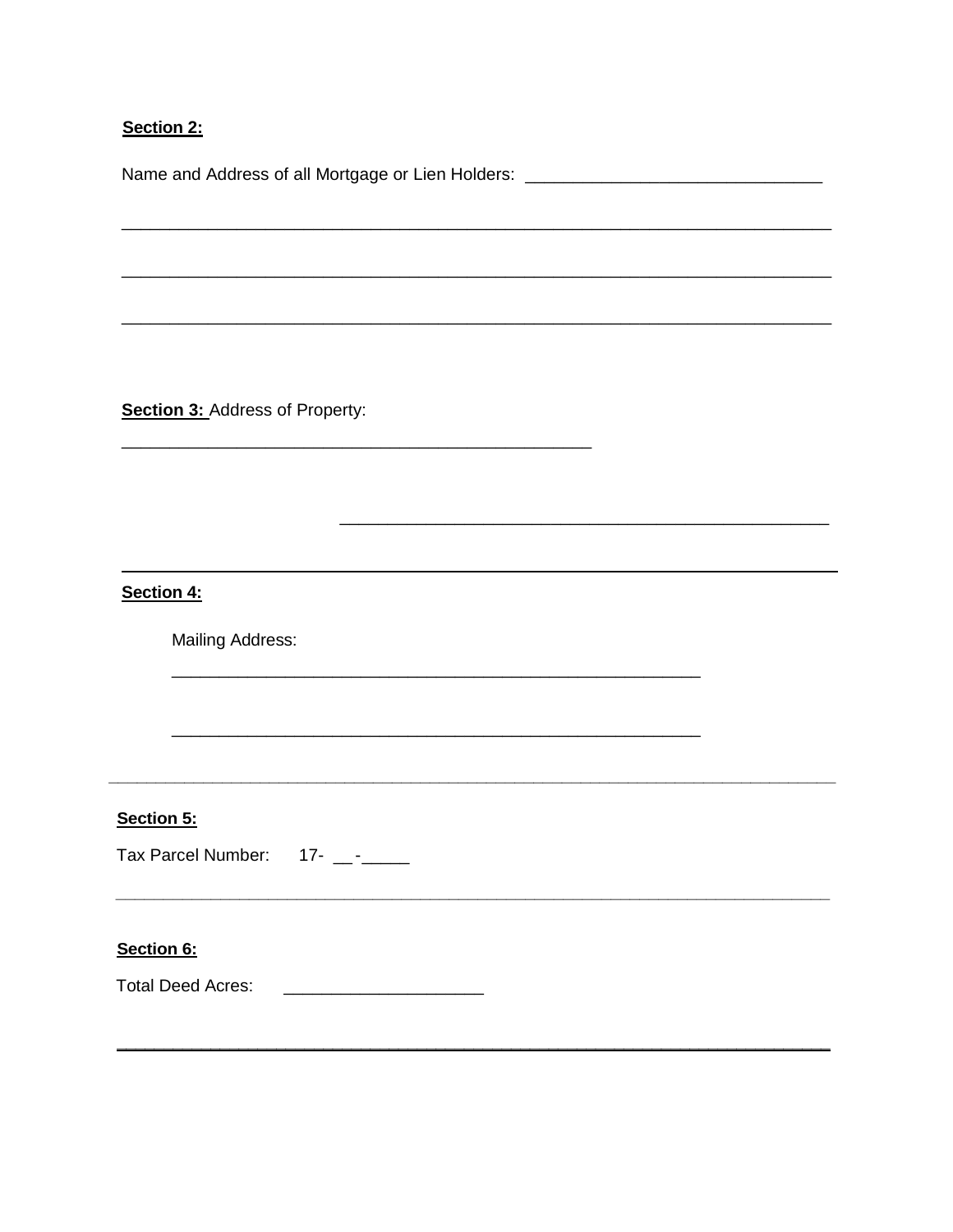## **Section 7:**

 $\overline{a}$ 

 $\overline{a}$ 

 $\overline{a}$ 

 $\overline{a}$ 

Contact Person: \_\_\_\_\_\_\_\_\_\_\_\_\_\_\_\_\_\_\_\_\_\_ \_\_\_\_\_\_\_\_\_\_\_\_\_\_\_\_\_\_\_\_\_\_\_\_\_\_\_\_\_\_\_\_\_

Contact Phone Number: **Example 20** Figure 20 Figure 20 Figure 20 Figure 20 Figure 20 Figure 20 Figure 20 Figure

## **Section 8: Please initial the following authorizations:**

The applicant authorizes Township Officials to make on-site inspections as part of the application review.\_\_\_\_\_\_\_\_\_\_\_\_\_\_\_\_\_\_\_\_\_\_\_\_\_\_\_\_\_\_\_\_\_\_\_\_\_\_\_\_\_\_\_\_\_\_\_\_\_\_\_\_\_

The applicant authorizes the Township and its Solicitor to conduct a title search of the property and for the landowner to cooperate in any way in order to complete said search. A portion of the tax revenues received by the Township pursuant to and authorized by Resolution 1999-21 and Act 153 shall be used to pay the costs and fees incurred by the Township for the title search, which said title search is necessary for the Township to purchase open space property interests from a landowner. However, any additional costs or costs associated by insuring the Township's easement is in first lien position shall be borne solely by the applicant.

\_\_\_\_\_\_\_\_\_\_\_\_\_\_\_\_\_\_\_\_\_\_\_\_\_\_\_\_\_\_\_\_\_\_\_\_\_\_\_\_\_\_\_\_\_\_\_\_\_\_\_\_\_\_\_\_\_\_\_\_\_\_\_\_\_\_\_\_\_\_\_\_\_\_\_\_\_\_\_\_\_\_\_

Authorization that the applicant indicates that to be eligible to be admitted to the program, the applicant must authorize the obtaining of title insurance satisfactory to the Township Solicitor. The applicant will be responsible for obtaining and providing 100% of the cost of the title insurance policy or title binder upon successful entry into the program.

**Section 9:** The Applicant wishes to offer to Halfmoon Township options for any other interests in this real property. Such sale or permanent easement to Halfmoon Township is as listed:

**Section 10:** The applicant wishes to request an advanced payment. Please indicate whether you wish to request a 5, 10, 15 or 20 year advance. Advance payments will need exceed twenty years. If you choose a twenty year advance you must enter into a Note with the Township for the entire amount(s) of the advance payment secured by a mortgage, and pay the cost for same. If there are prior mortgages, then the applicant must have appropriate documentation prepared and recorded placing the Township's mortgage in front of any other liens on the property.

\_\_\_\_\_\_\_\_\_\_\_\_\_\_\_\_\_\_\_\_\_\_\_\_\_\_\_\_\_\_\_\_\_\_\_\_\_\_\_\_\_\_\_\_\_\_\_\_\_\_\_\_\_\_\_\_\_\_\_\_\_\_\_\_\_\_\_\_\_\_\_\_\_\_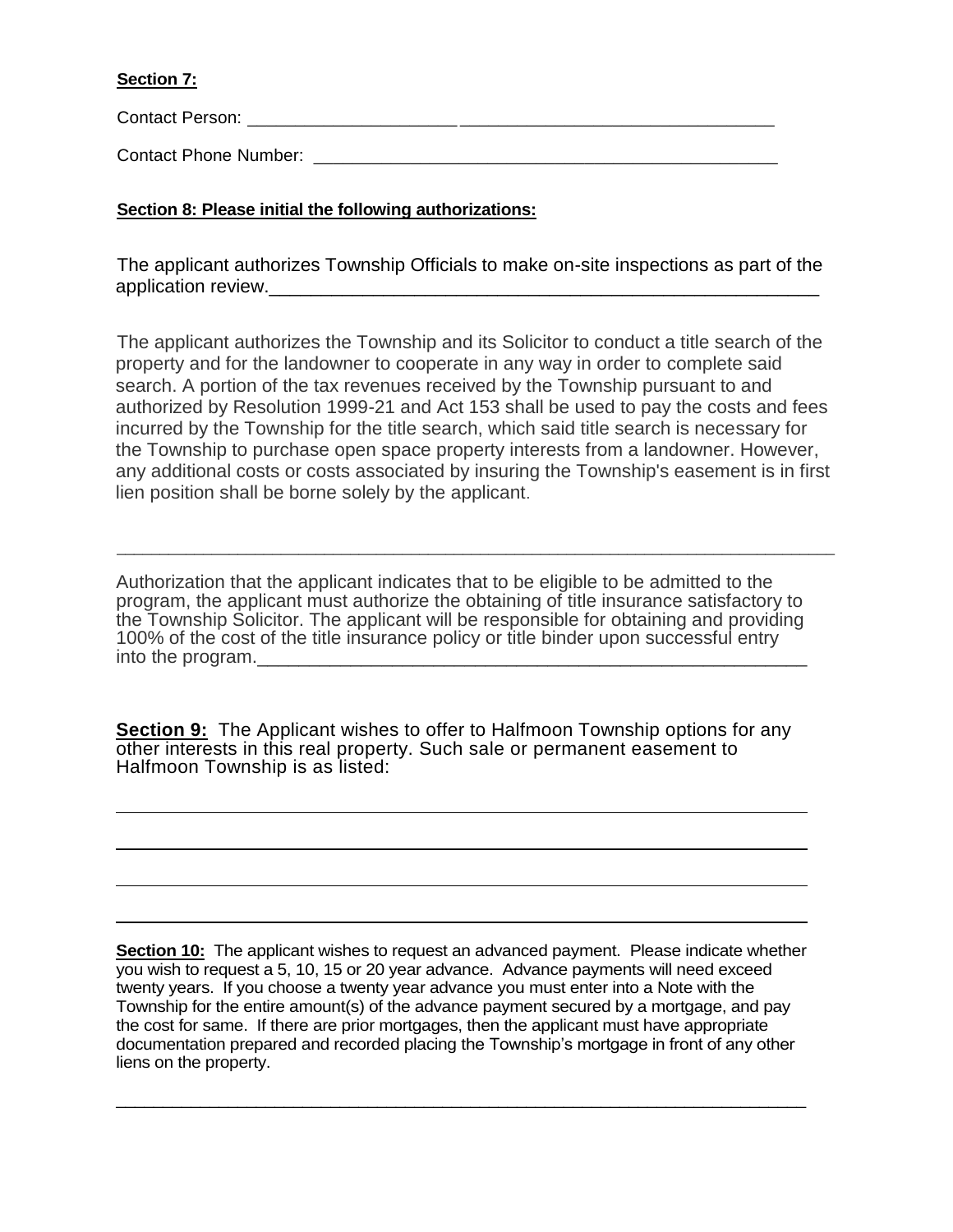I /(we) the undersigned acknowledge that I/(we) are familiar with the provisions of the Halfmoon Township Open Space Preservation Program as set forth in Halfmoon Township Ordinance No. 2003-02 as amended. Furthermore, I/(we) are familiar with the Halfmoon Township Land Rating System and the Conservation Easement Agreement set forth by Halfmoon Township Ordinance No. 2003-02 as amended. In addition, any and all information provided in this application is true and correct to the best of my/our knowledge. I/(we) permit any and all information provided in or by this application to be used for the review and processing of this application.

Date:  $\Box$ 

\_\_\_\_\_\_\_\_\_\_\_\_\_\_\_\_\_\_\_\_\_\_\_\_\_\_\_\_\_\_\_\_\_\_\_\_\_\_\_

\_\_\_\_\_\_\_\_\_\_\_\_\_\_\_\_\_\_\_\_\_\_\_\_\_\_\_\_\_\_\_\_\_\_\_\_\_\_\_\_\_\_